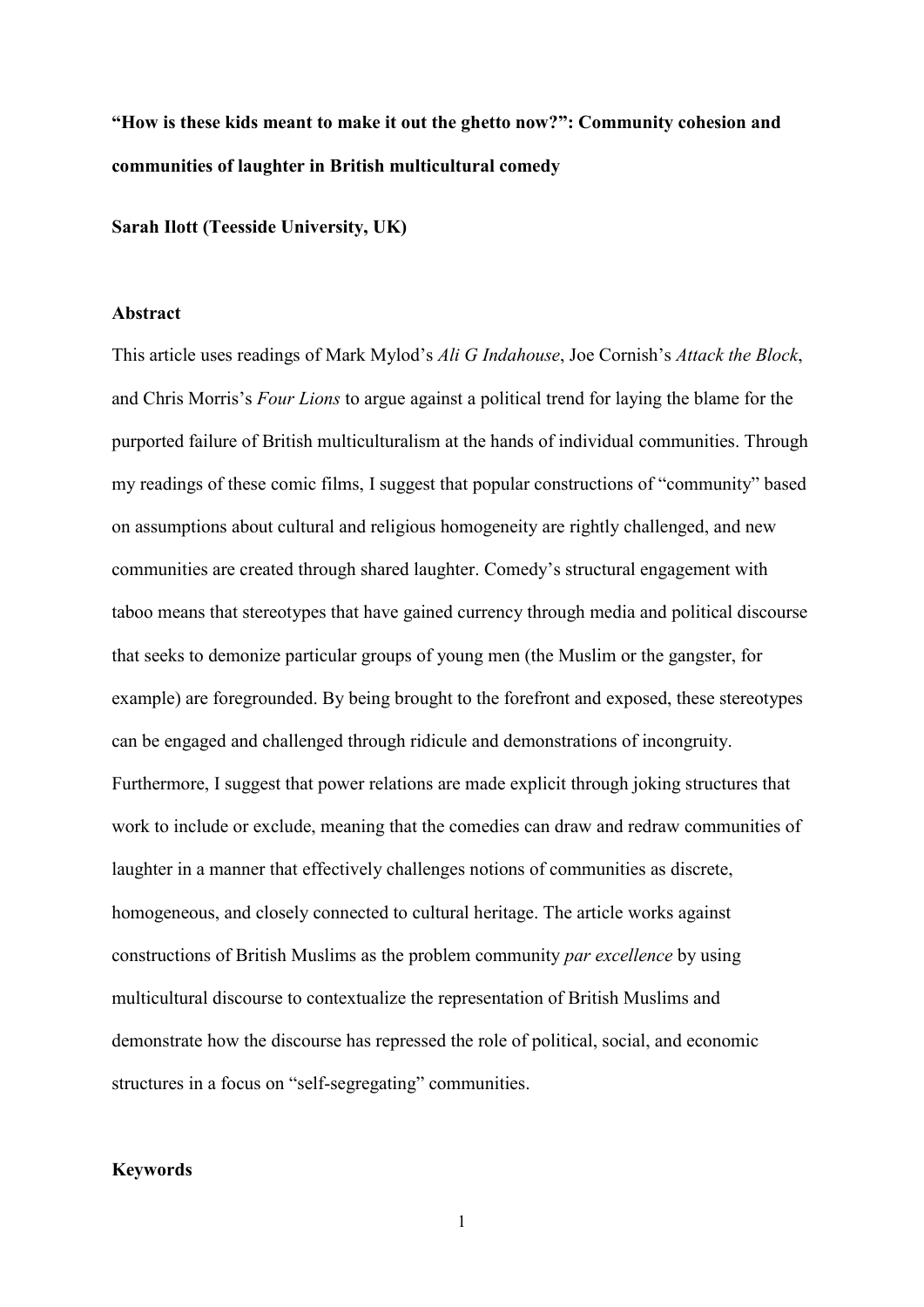Community, British Muslims, comedy, multiculturalism, *Ali G*, *Four Lions*, *Attack the Block*, laughter

The post-9/11 period has seen the release of a number of comedy films that engage critically with British multiculturalism. Mark Mylod's *Ali G Indahouse* (2002), Chris Morris's *Four Lions* (2010), and Joe Cornish's *Attack the Block* (2011) each push aspects of the realities of British multiculture to comic extremes in a manner that highlights and thereby critiques. This serves to challenge a popular discourse — bolstered by both politicians and the media — that places the blame for the purported failure of British multiculturalism on individual communities rather than on political and economic systems that combine with imperialist legacies to create disenfranchisement and alienation. It is the argument of this article that such communities are increasingly (and problematically) identified along religious lines following the terrorist attacks of September 11 2001 and the subsequent "war on terror", as well as disturbances closer to home. The comedies considered here, whilst critiquing and undermining a dominant discourse of British multiculturalism centring on the responsibility of individual "communities" that takes hold in the period following 2001, also enable the redrawing of boundaries of "community" through the engendering of collective laughter.

Despite framing this paper in terms of shifts in attitudes that begin to take place in 2001, and that relate in particular to British Muslims, I have deliberately chosen to include discussion of two comedies that bear no direct relation to 9/11 or British Muslims (*Ali G Indahouse* and *Attack the Block*). In so doing, I hope to illustrate that whilst political discourse increasingly focuses on one "community" (British Muslims) and one conflict (Britishness versus Islam) in its construction of British multiculturalism, the films collectively demonstrate elisions in the discourse and effectively reframe the debate to include questions of class and race that are repressed by the framing of "self-segregating"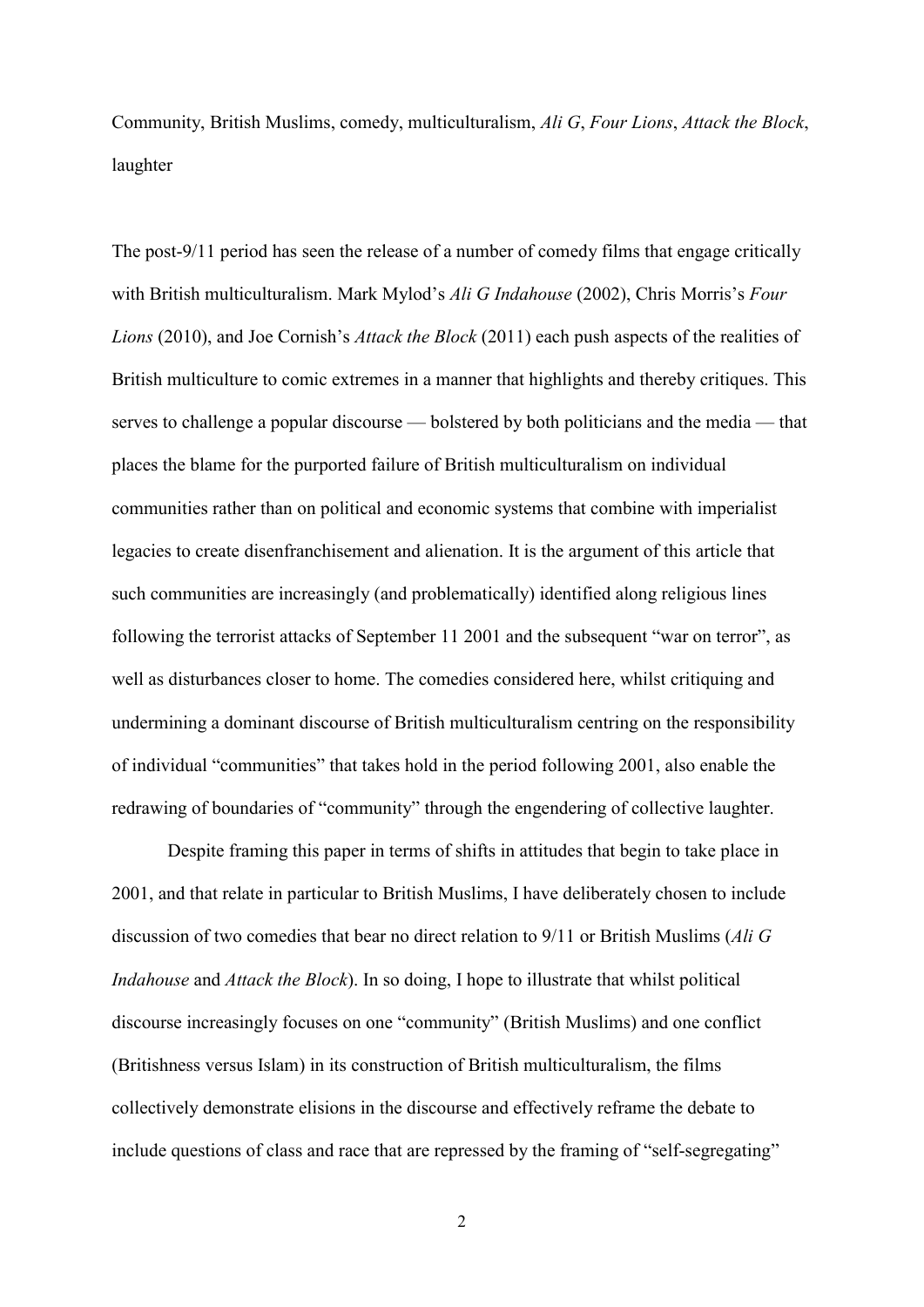Muslim "communities" as the problem. It is, I believe, an important academic and political choice to consider the representation of British Muslims in the broader context of multicultural discourse, so as not to perpetuate a system that at once accuses British Muslims of (self-)segregation and reproduces this through its methodological focus on one group in isolation. The events of 9/11, and the subsequent upsurge in an already extant Islamophobia, have played a significant role in entrenching a focus on Muslims in British political discourse as a problem to be solved. However, what I want to suggest through my readings of these three comedies, is that while 9/11 is clearly a defining moment in the popular consciousness, it is important not to lend too much weight to it as a tipping point that in turn risks dehistoricizing a narrative of the stigmatization and disenfranchisement of migrant communities in Britain that in reality by far predates September 11 2001. By considering the rhetoric of British multiculturalism more broadly, I seek to avoid pandering to Conservative governance and the popular media who would prefer to posit the actions of Muslims themselves as the cause of contemporary Islamophobia and as necessitating tougher policies for the management of multicultural Britain, which effectively positions Islamophobia as the effect rather than the cause of the self-segregation of which British Muslims are often accused.

I turn now to events closer to home that have shaped the way that multicultural Britain has been constructed in political and media discourse, particularly in relation to British Muslims and the notion of "communities". In May 2001, there were outbreaks of violence between white and Asian youths in Oldham, Greater Manchester, which were shortly followed by similar riots in Burnley and Bradford. Varying economic, social, criminal, and racist factors were referenced as catalysts for the riots (see Casciani, 2006). Nevertheless, the diversity of possible causes was largely played down in the official report commissioned by the Department for Communities and Local Government, and produced by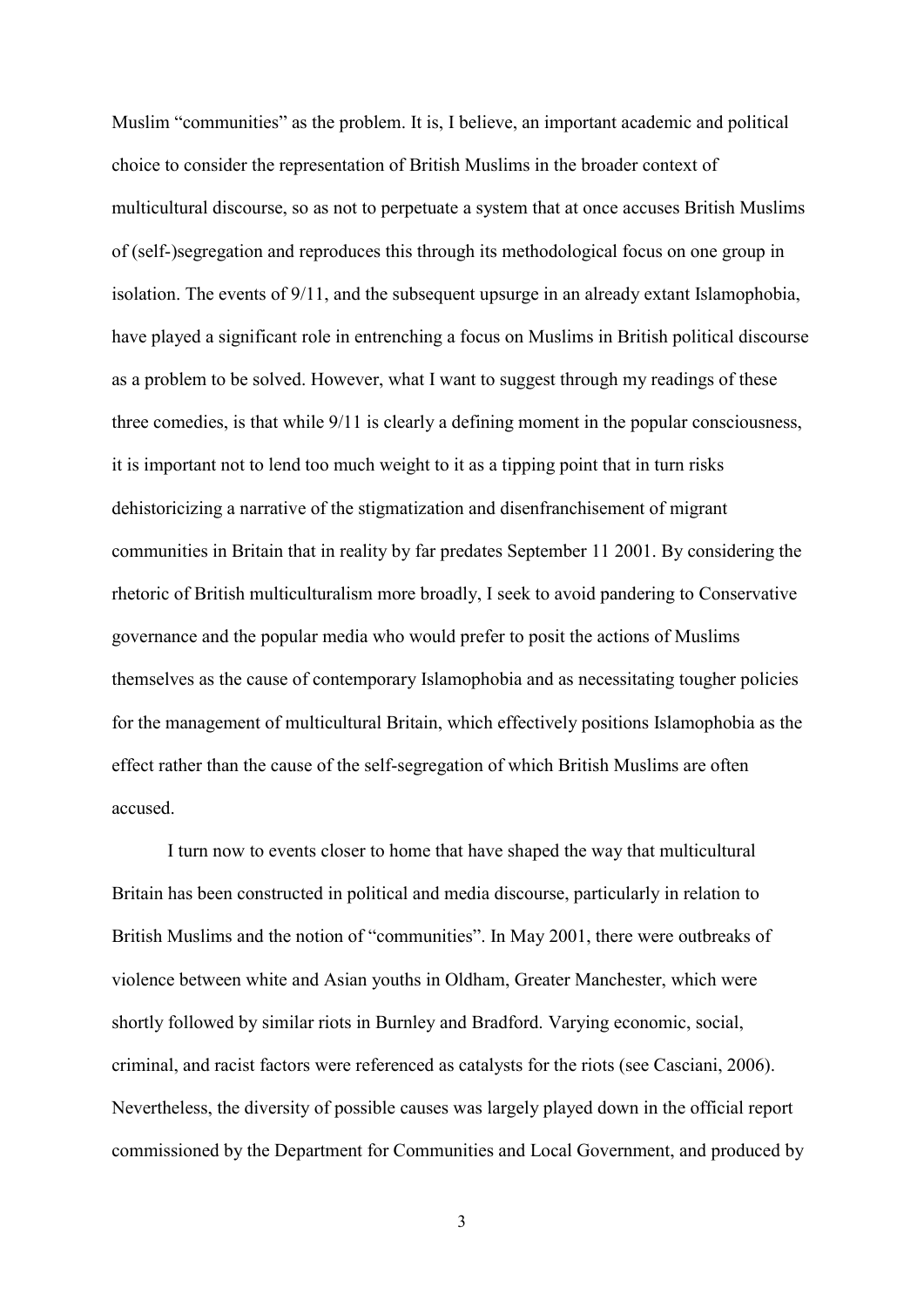the Community Cohesion Research Team led by Ted Cantle (2001). The focus was instead on a rhetoric of "parallel lives" (CCRT, 2001) and what Home Secretary David Blunkett later summarized as the "failure to produce cohesive communities and common citizenship" (Blunkett, 2001).

Hannah Jones's excellent *Negotiating Cohesion: Uncomfortable Positions in Local Government* explores the emergence of community cohesion as a "policy catchphrase", and one that is poorly defined and inconsistently applied (2013: 2). Jones notes that in the Local Government Association's document that first defines the term "community cohesion", there are slips in usage, the term "sometimes being cause, sometimes goal, sometimes overarching measure, and sometimes all three" (2013: 3). Her most important intervention is to note that the policy works by putting the onus on individuals to "value diversity in the ways expected of them" (without being forced to do so), meaning that "legacies of discrimination and oppression institutionalised in housing, education or employment — are removed from the equation; a lack of community cohesion is ultimately seen as a failure of individuals and communities, rather than society as a whole" (2013: 4-5). Following in Jones's footsteps, this paper recognizes the importance placed by governing bodies on ambivalently defined political concepts of "community" and "cohesion" that work to shift emphasis away from structural and institutionalized methods of disenfranchisement. It is important to note, that whilst official definitions of community and community cohesion policies are ambiguous about particular targets or foci, practices and discourse have evolved to position British Muslims as the problem community *par excellence*, and placed the blame and responsibility for the failure of multiculturalism with them, rather than with society and its structures at large. In a bid to challenge this discourse, I consider three films that present different constructions of community, and that critique and expose the realities of British multiculture frequently repressed by popular and political discourse.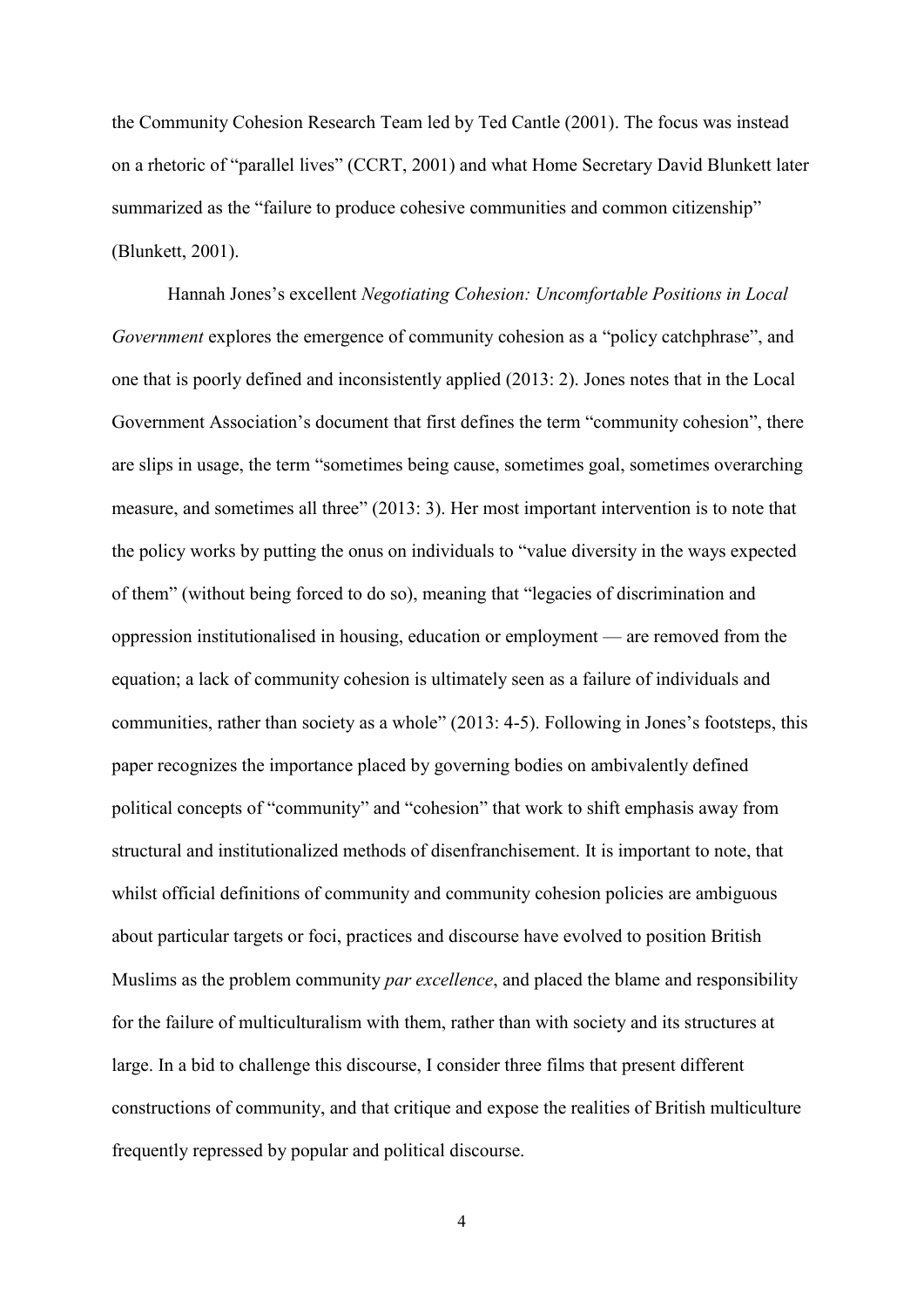Comedy is an ideal vehicle for revealing what normative discourses about multiculturalism attempt to repress, due to the form's engagement with taboo and stereotypes. It is a genre characterized by humour and the integration of jokes. The genre's reliance on humour — the ability to see a situation as funny, and to construct that funniness in a particular way (as childish, bathetic, or absurd, for example) — shifts the discursive field of the British multiculturalism that is represented therein. Rather than casting multiculturalism as a failure, with Britain reaching its inevitable nadir resultant upon the fatal flaws of hubris or lack of judgement represented by various attempts to assimilate or integrate cultural and ethnic difference, comedy functions to allow audiences to "derive great pleasure" from a subject that might otherwise be deemed tragic, by injecting the situation with humour and drawing attention to inherent incongruities and absurdities (Stott, 2005: 12). Power relations are also made explicit through the jokes that are central to the comedy format; these are "communicative acts which play a significant role in social exchanges — a medium through which society disseminates and generationally transmits its dominant attitudes towards outgroups" (Howitt and Owusu-Bempah, 2009: 51). The location of power is made evident through the collusion of the teller and audience in exclusion of the butt of the joke, a process that allows for new modes of affiliation and identification. Where stereotypes and power relations are implicit and often (purposefully) disguised in political discourse, the form and dynamic of the joke means that these elements are brought to the forefront. Dennis Howitt and Kwame Owusu-Bempah make this evident through comparison of a joke taken from a racist website ("Q: What's the definition of Mass Confusion? A: Father's day in Harlem") to a statement ("In Harlem on Father's day the mass of people are confused"). As they suggest, when the joking structure is removed, "the statement becomes harder to interpret, it does not conform to the 'rules of the game' […]. Expressing the stereotype using a common joke structure actually facilitates the recognition of the message!" (2009: 55-56). The comedies I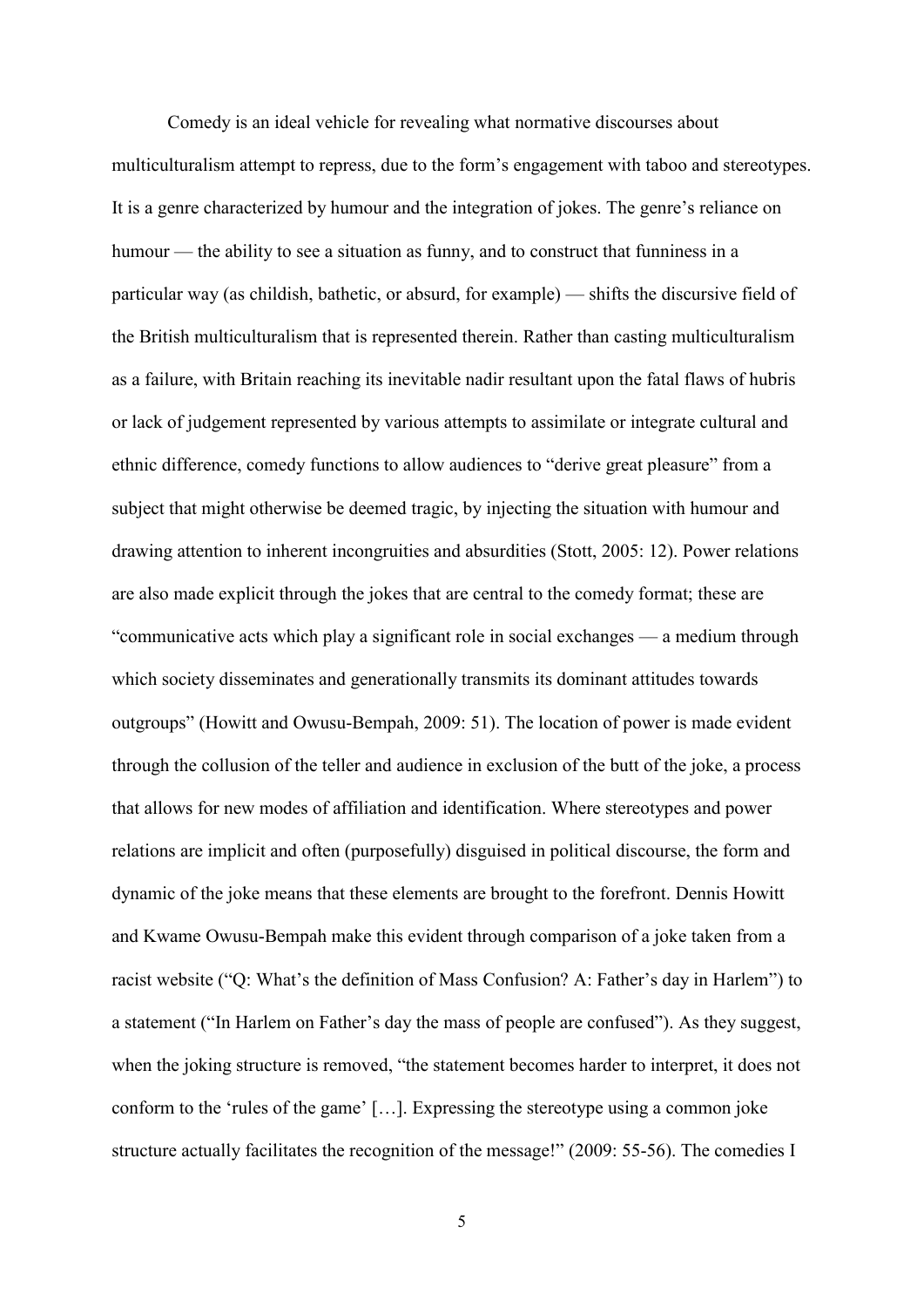consider below undertake at a grander scale similar work to the above joke through the repeated inclusion of visual and linguistic jokes that redeploy stereotypes about ethnic and religious minority groups; this occurs, however, not to reinforce the stereotypes (as is the case with this racist joke), but to point to their existence in popular consciousness and thereby begin to critique them. It is useful to remember at this point that in Homi Bhabha's pioneering work on representations of the "other", he suggested that in order to displace rather than simply dismiss — a stereotype, it is necessary to "engage with its *effectivity*" (2000: 67). Where the Muslim and the gangster are implicitly made "other" through political discourse and media representations relating to British multiculturalism, their comic representation in the films considered here reveals and engages with these stereotypes and hierarchical constructions, pointing to their currency in contemporary discourse.

Furthermore, comedy has a role in creating new affiliative communities. Political and media discourse frequently creates an "us versus them" dynamic in which British Muslims are cast as "other" to mainstream British society.<sup>1</sup> Such representations confirm the political rhetoric around homogeneous "communities". By contrast, the work of joking has the power to create communities that breach familiar us/them binaries. Marie Gillespie indicates the community-building potential of jokes by suggesting that "those who share a joke belong to a community, however temporary, of people alike enough in outlook and feeling to be joined in sharing a joke" (2003: 93). Similarly, Howitt and Owusu-Bempah aver that "joker and listener both have active roles in making the joke work" (2009: 49). Comedy, as such, can potentially unite the audience of films with the tellers of the jokes, thereby creating an empathetic space in which to address topics often constructed as taboo. As has been evidenced on numerous occasions, the creation of empathy is an important tool for countering the often alienating effects of media discourse. Nowhere has this been more recently apparent than in the case of Aylan Kurdi, the Syrian child refugee whose image washed up dead on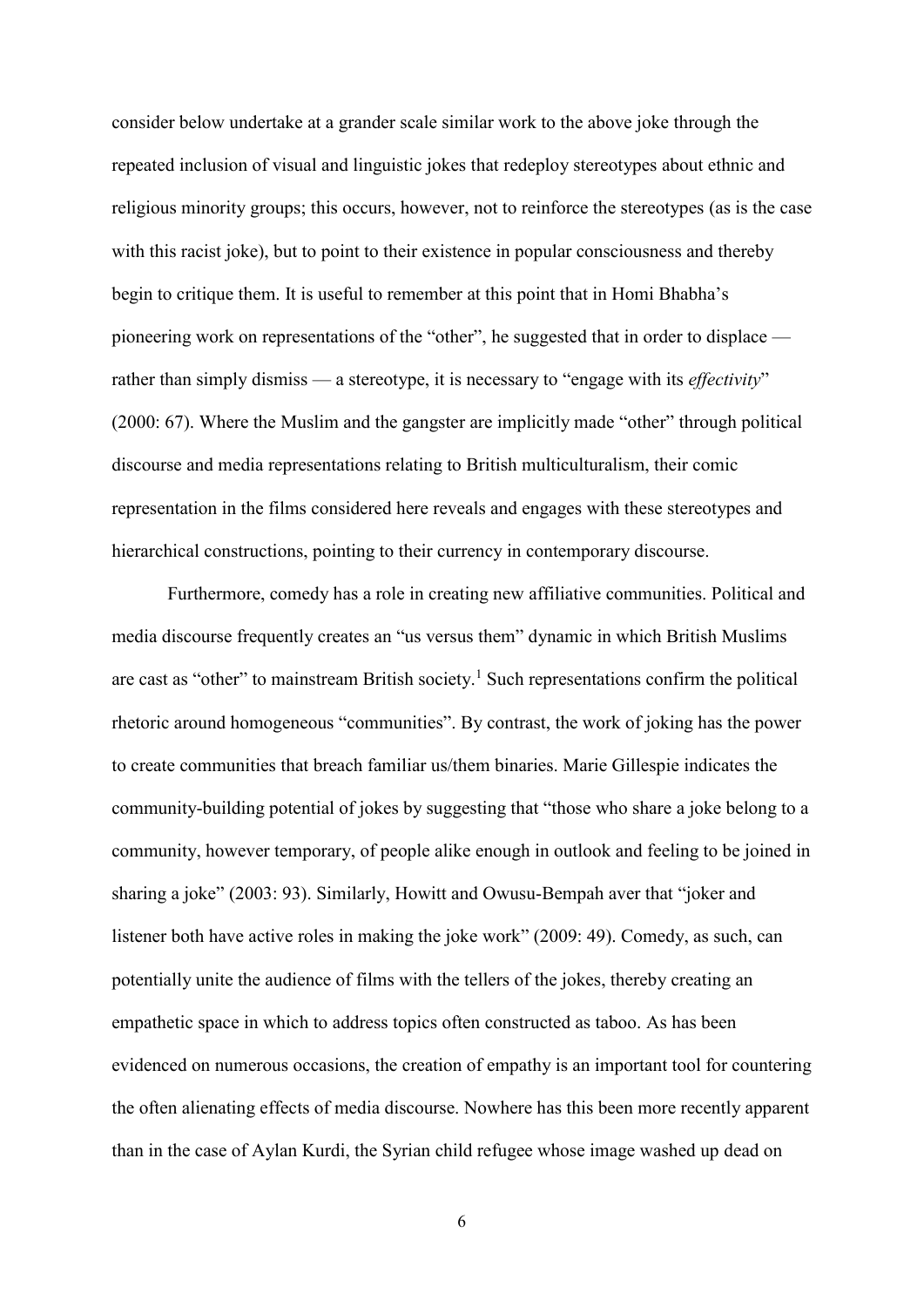Turkish shores briefly shifted public attitudes in Europe towards a refugee crisis previously (and subsequently) constructed in terms of pressures on European states as opposed to considering the lives of those fleeing life-threatening danger. This reiterates Richard Dyer's important formulation that "How we are seen determines in part how we are treated; how we treat others is based on how we see them; such seeing comes from representation" (1993: 1). The creation of a "community of laughter" through an audience's identification with the tellers of jokes marks an important move in seeing those often demonized in the media (such as gang members and Muslims) as subjects worthy of empathy. This reverses patterns of exclusion and temporarily re-centres the lives and struggles of otherwise marginalized and alienated groups of young men on which each of the comedies focuses. These new communities of laughter are undeniably temporary, as the ambivalence of comedy as a medium means that affiliations are frequently redrawn, even within the space of one film, or one joking exchange. As with the Bakhtinian construct of a "second life, organised on the basis of laughter", these comedies cannot be interpreted as having radical political implications, as they serve as an interlude to the persistence of the first life of a demonizing and alienating mainstream media (Bakhtin, 1994: 198). Yet whilst history teaches us that the political effects of laughter in bringing about widespread social change are negligible (the powerful rarely lose their hegemonic status as a result of satire), the psychological effects of constructing peoples as "us" rather than "them" on the basis of shared laughter and challenged stereotypes are perhaps more enduring.

*Ali G Indahouse* (Mylod, 2002) begins to counter the idea of homogeneous communities through a focus on gang members and their networks of shifting affiliations, using the ambivalence of the shifting relations enacted through joking exchanges as a foil. The film draws on a character originally created and performed by comedian Sacha Baron Cohen for Channel 4's *The 11 O'Clock Show* (1998–2000) and *Da Ali G Show* (2000–2004).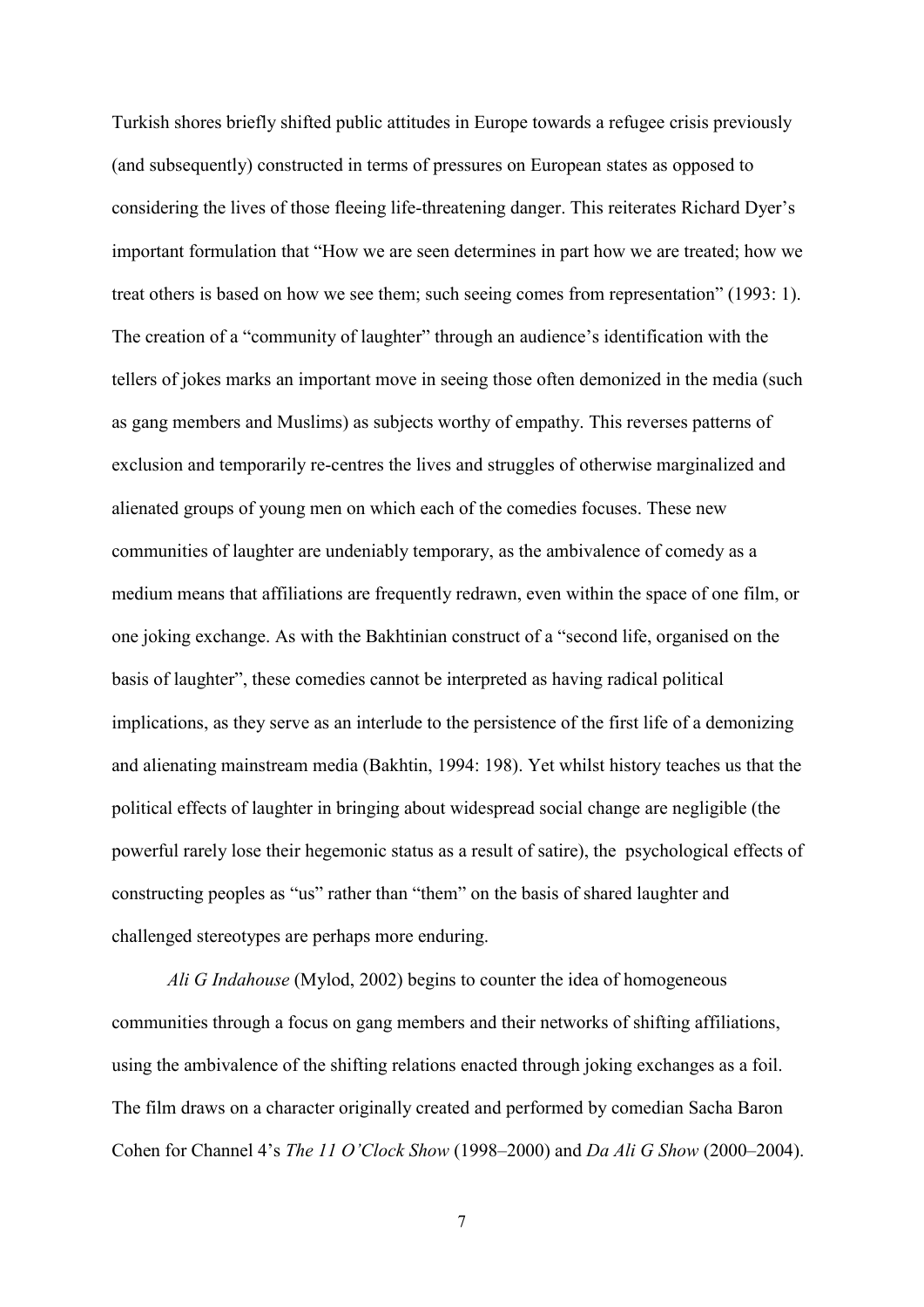The character is a white suburban youth who passes as black and styles himself according to an American hip hop scene with a London Jamaican-inflected accent. The film documents the appointment of this local posse ringleader Ali G to MP for Staines due to his perceived incompetence, as part of the Chancellor's evil ploy to overthrow the Prime Minister (the Chancellor recommends that the Prime Minister employ incompetent Alistair Graham in a bid to affect poll ratings detrimentally and lead to calls for the Prime Minister's resignation). However, Ali G's ability to "keep it real" with a series of policies to relax drug laws and allow more "fit refugees" into the country makes the Prime Minister and his government more popular than ever, leading the Chancellor to take more drastic measures to undermine his authority. Disillusioned with the Chancellor's underhand tactics that force the Prime Minister to step down, Ali G takes it upon himself to expose the corruption of the political system, resulting in a farcical sequence that involves the united gangs of East and West Staines — dressed in neon shades of khaki — wiring their cars together and forming a human chain to short-circuit a safe holding secret documents, the revelation of which will expose the Chancellor as a crook.

The film engages with and deconstructs the idea of communities as homogeneous and tightly bordered through its focus on neighbourhood gangs. A specific fear of gangs bearing a resemblance to those found in American "ghettos" was brought to the forefront in Trevor Phillips' memorable warning about Britain "'sleepwalking' into racial and religious segregation" (Phillips, quoted in Anon, 2005). However, Mylod's film is prescient in its challenge to the threat such gangs are seen to pose, and in highlighting the structural inequalities that create the cultures of disempowerment and unemployment in which the gang culture is shown to thrive. The film's initial conflict operates between the gangs of East and West Staines, who have embarked upon a turf war over a particular patch of playground, and who demonstrate their affiliation through colour-coded uniforms and repeated proclamations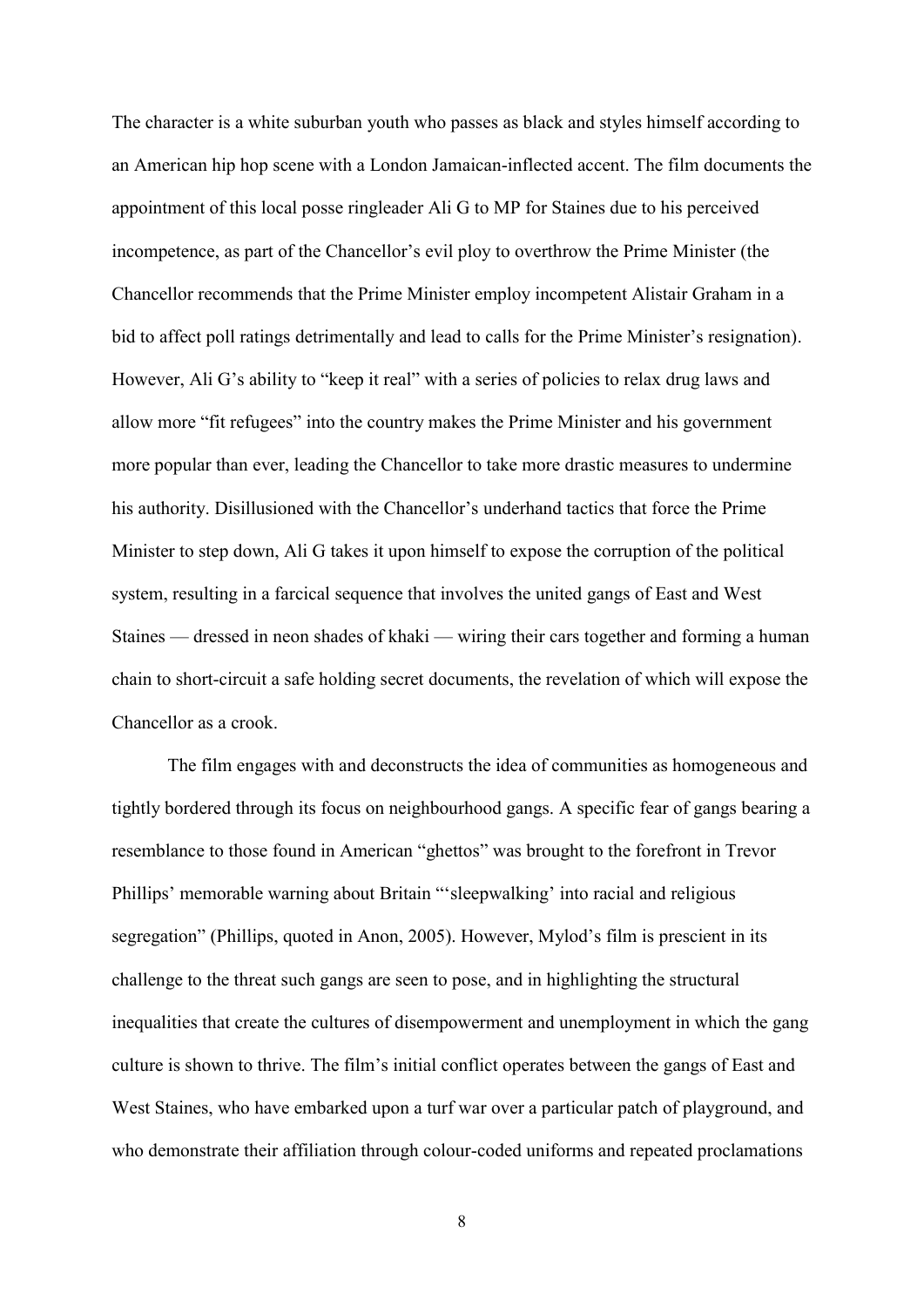that their own territory is "best". Conflict between the gangs is largely verbal and/or performative, and devoid of physical violence. With the exception of the consumption of quantities of drugs and confiscated pornography, members of the gangs are mainly lawabiding, as is indexed through a car race in which both drivers ensure not to exceed the speed limit, which serves to undermine any sense of threat. Yet devotion to an individual gang and the super-local area in which it is based is superseded when the various gangs unite to confront the government (ostensibly in opposition to plans to close the local John Nike Leisure Centre), a manoeuvre that importantly reiterates that an individual will have multiple and shifting affiliations and values.<sup>2</sup>

The shifting nature of affiliations is also made evident through the joke work, as ambivalent humour throughout the film draws and redraws the boundaries of inclusion and exclusion. Failure to acknowledge some jokes *as jokes* disempowers the tellers, such as when Ali G deems his rival gang leader's "yo mum so fat" joke as unfair, attributing his mother's weight to a glandular defect and denying the intellectual superiority implied by a successful joke.<sup>3</sup> Similarly, sexist and/or homophobic jokes are frequently presented in ways that ironize the attitudes expressed. Ali G, for example, reprimands another man in the following terms: "that is a very sexist way to talk about these bitches". The juxtaposition of sexist and antisexist language in the same statement is destabilizing and encourages laughter at Ali G for the unacknowledged sexism that renders him ridiculous. To laugh at the sexist sentiment would be to misinterpret the joke, and the joke-work thereby excludes sexists in this instance, casting them outside the community of shared laughter. Though the film's plot works to teach Ali G greater respect for his girlfriend, Julie, the end credits portray the Chancellor forced to dress in women's clothing and dance for Ali G in a manner that implies that femininity is inferior and a source of potential ridicule when exhibited by men, which sends quite a different message to the previous exclusion of sexists through the joke-work. This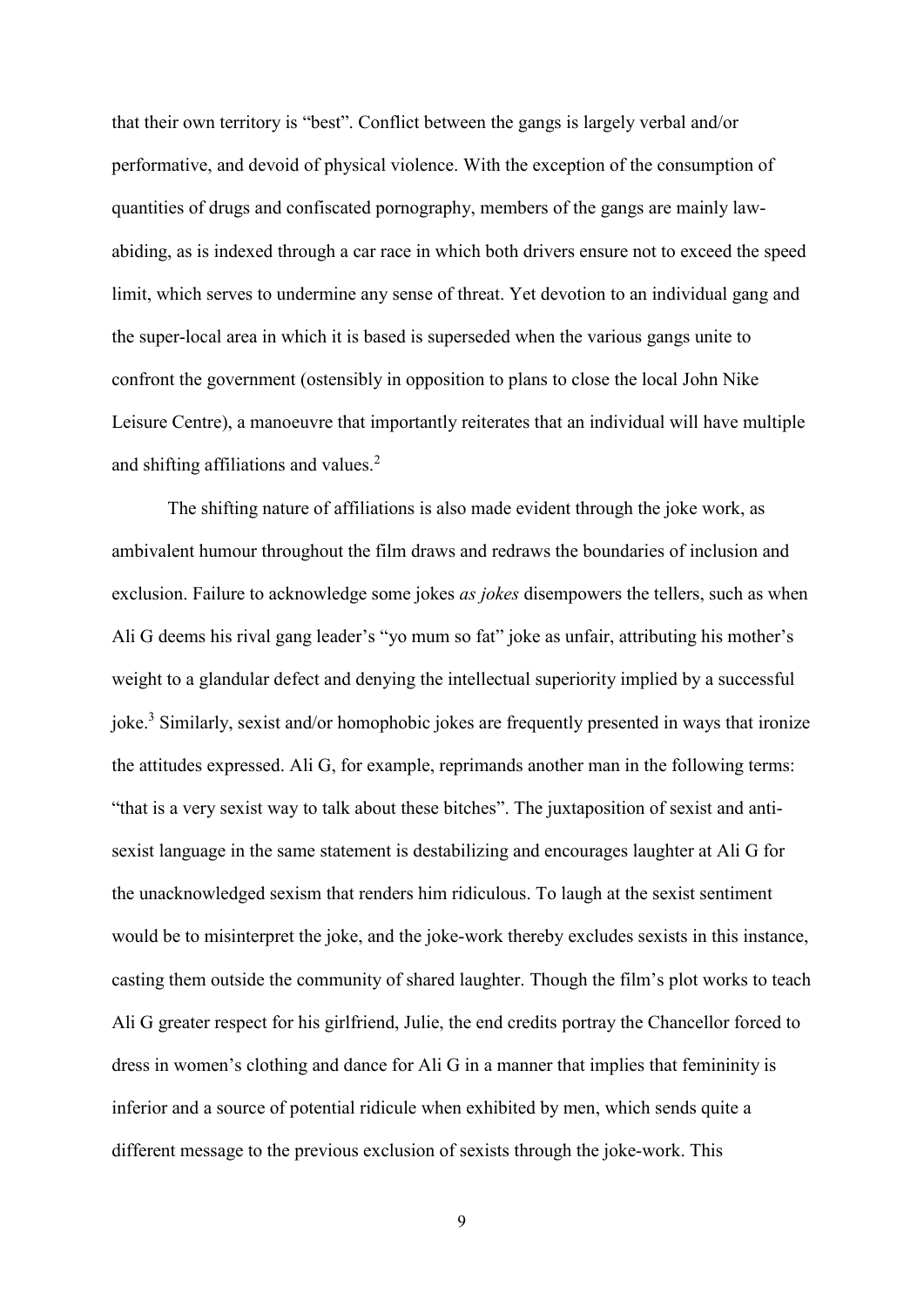combination of sexist and anti-sexist messages perpetually draws and redraws the boundaries of inclusion and exclusion, forcing audiences actively to consider their relationship to the power structures set up within jokes, and their desire to acknowledge them with laughter or dismiss them through stony silence. Comedies such as this place more power in the hands of the audience by making stereotypes and power structures explicit, and thereby forcing audiences to acknowledge their role in upholding or upturning these structures and representations as laughter becomes a form of collusion.

In its focus on the local community of Staines, *Ali G Indahouse* turns the emphasis in political discourse on the failure of individuals and communities on its head. Instead, emphasis is placed on the damage inflicted on local communities through funding cuts. Hearing news of plans to close the leisure centre while in the middle of running one of his "Keep it Real" clubs for young boys (a version of Scouts for aspiring gangsters), Ali G sums up the situation as follows:

How is these kids meant to make it out the ghetto now? […] Do you know what this centre means to them? And to me? This is the spiritual home of the West Staines Massiv. This is like what Mecca is to the Jews. It's like what Kentucky is to chickens.

The humour of Ali G's misunderstanding of Islam and Judaism (and of the likely fate of Kentucky chickens) works to undermine the seriousness of his claim, yet the "ghetto" culture is nevertheless explicitly tied to the withdrawal of the economic capital and community hub represented by the leisure centre and its activities. This critique of the removal of economic and cultural capital is increasingly poignant as cuts to already-deprived regions become ever more commonplace under the current Conservative government's austerity programme (such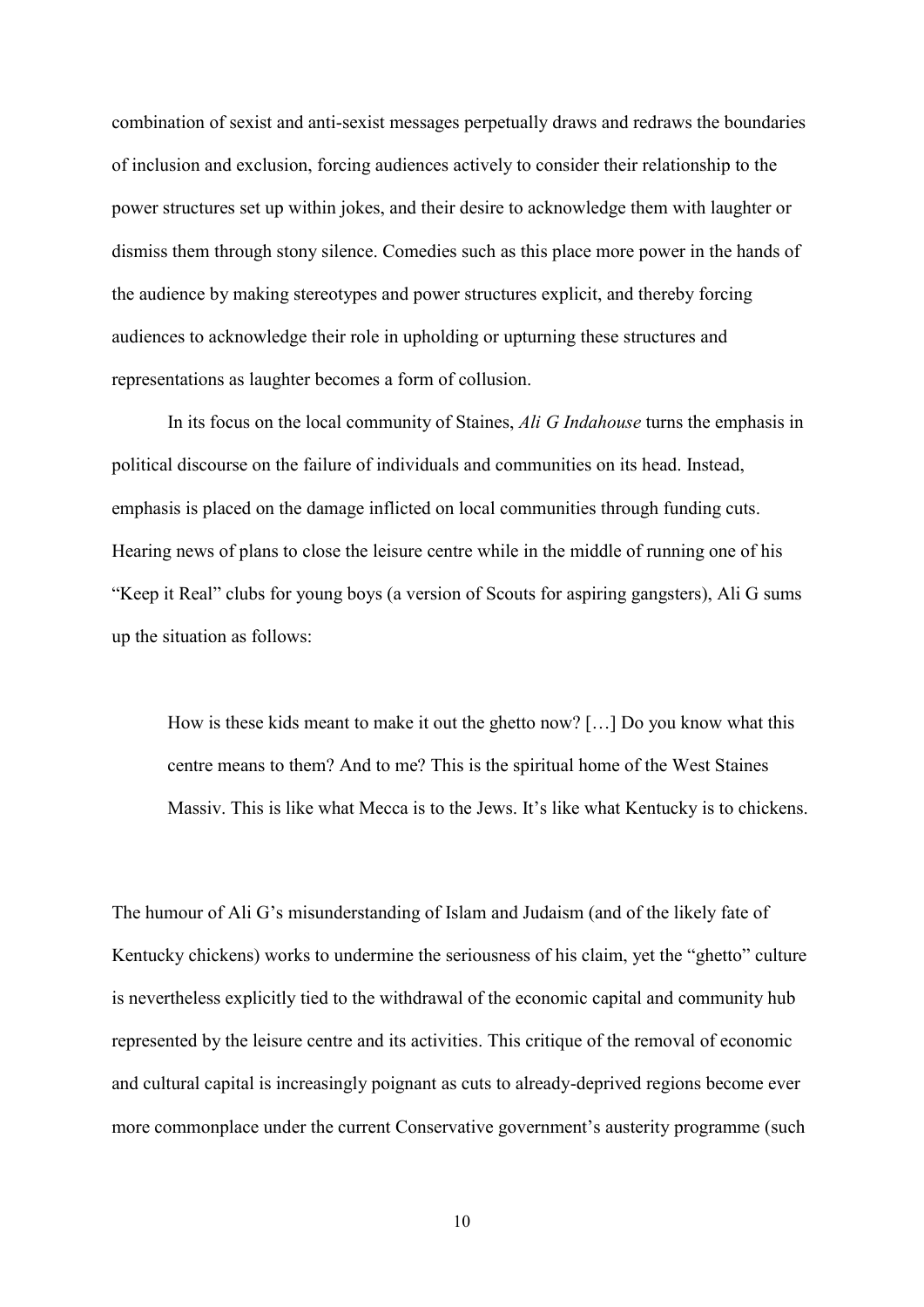as the relocation in 2016 of archives from the National Media Museum in Bradford to the Victoria and Albert Museum situated in the wealthy Knightsbridge region of London).

Cornish's *Attack the Block* similarly focuses on gangs and their relations with local and national structures as a means of interrogating notions of community cohesion. I read this film as extending the ethos of *Ali G Indahouse* by intervening in ideas about victimhood; it deconstructs the notion that mainstream society is the victim of problem communities by foregrounding ways in which communities are victims of state structures. In so doing, the film also importantly foregrounds the category of race that is frequently lost in euphemistic constructions of community (see Lentin and Titley, 2011: 43). Merging the genres of comedy and sci-fi, the film follows the haphazard attempts of a Brixton gang to deal with an alien invasion on their local estate. It is a film about the coming together of the residents of a tower block despite initial divisions. Though the film commences with the gang's mugging of a white nurse named Sam, they eventually reach a point of reconciliation when the gang protect Sam and return her stolen ring, whilst she tends the wounds of the aliens' victims. Sam and the gang stand in solidarity against the alien attack, a psychotic drug baron named Hi Hatz, and eventually the police. Working against Hi Hatz's oft-repeated mantra that "this is my block", the gang demonstrate the necessity of working together to occupy and reclaim the space under threat. However, there is little in the way of a happy ending for the gang members, who are briskly incarcerated in a police van, sure to be charged (as they have previously predicted) with "everything that happened everywhere in the ends tonight".

The film implicitly challenges a discourse that sees problem "communities" as responsible and mainstream British society as the victims of those who refuse to integrate or assimilate due to living "parallel lives". This is enabled predominantly through the representation of Sam as a victim of mugging at knifepoint at the hands of the teenage gang, with quick cuts between shots and reverse shots that increase the tension as the gang closes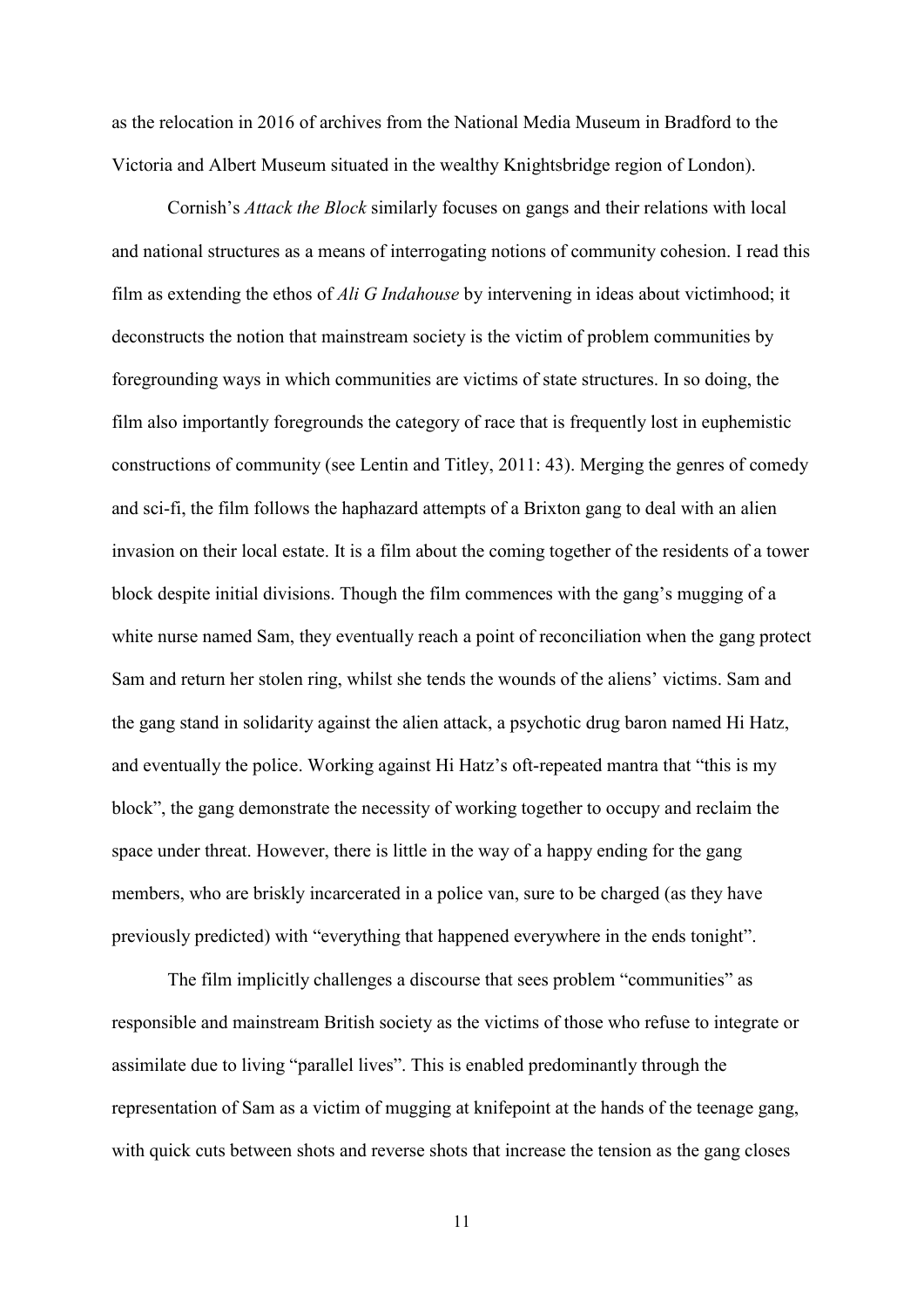in. Yet this initial scene functions thematically to foreground wider experiences of victimhood, encouraging a revaluation of the term to take into consideration impersonal systems that can similarly discriminate, ostracize, and victimize.<sup>4</sup> Economic deprivation is foregrounded from the outset as a motivation for the gang's actions in mugging Sam. When the gang rifle through her wallet and realize she is a nurse, one of the gang asks Moses, "why you always picking on poor people, bruv?", demonstrating their need for money and the beginnings of an identification with their victim. The young men's comparative poverty is also indicated when Sam enters Moses' apartment: the camera follows Sam's gaze and lingers on the squalor that she witnesses; her pathos is evident when she finds out that Moses lives with an uncle who "comes and goes. Mainly goes". Seeing both Sam *and* her muggers as victims deconstructs a binary that would place them in oppositional positions and instead foregrounds a chain of victimization, in which Sam is the final rather than the only link. A focus on markers of class and poverty also serves to highlight what Rehana Ahmed refers to as "the centrality of class to multicultural politics in Britain" — a centrality that is often obscured through a focus on "cultures" and "communities" (2015: 10). An inclusion of class in debates about British multiculturalism is particularly pertinent when considering that "the South Asian Muslim diaspora" — around whom rhetoric surrounding "communities" and "parallel lives" became more pronounced in the wake of the 2001 riots — "has consistently occupied a position at or near the bottom of Britain's social scale", a fact that is barely acknowledged through a discourse that apportions responsibility and blame with the "communities" themselves (Ahmed, 2015: 18).

What is crucial in the adolescents' representation as victims, however, is that blame is not placed on individuals, but on a social and systemic violence that has alienated and disenfranchised this group of young men. This engenders a revaluation of victimhood by highlighting the institutionalized socio-political legacies of racism: reduced opportunity and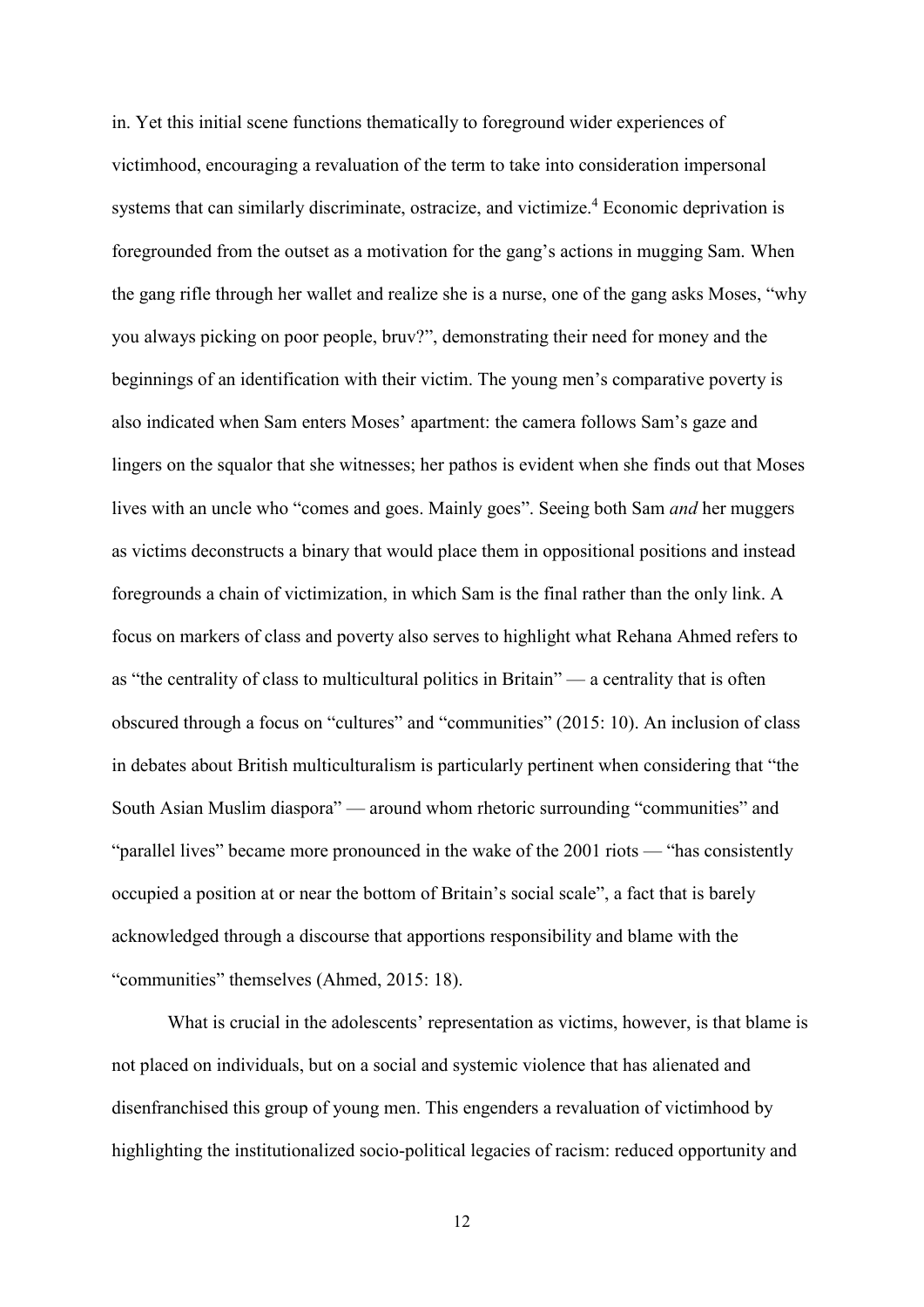economic deprivation that have engendered the alienation of certain migrant communities, and the prejudice and disproportionate violence of the police when dealing with the gangsters. The teenagers' experience of alienation (and parallels between the aliens and the gang that they pursue are drawn throughout)<sup>5</sup> is foregrounded in a scene in which the gang discusses what to do and recognizes that contrary to Sam's instincts they cannot turn to the police for help, as "they arrest us for nothing already". Moses even begins to speculate as to whether the aliens have been sent by the government, as yet another means of killing "black boys" (all but one of the gang members are black or mixed race). Indeed, attention is drawn to race at a number of points in the film, including in the young men's description of the aliens as "black; too black to see" and "the blackest black ever". I read this reference to being "too black to see" as a gesture towards the invisibilization of race as a category in contemporary multicultural discourse. In their work on the shifting discursive field of multiculturalism, Alana Lentin and Gavan Titley argue that "The language of community was also inflected with a post-racial sense, allowing public policy actors to discuss problem populations through known-in-common coordinates, but without having to specifically name and engage them" (2011: 44). The terminology of such discourse effectively disavows the connection between Britain's imperial history and its multicultural present; it represses Britain's psychological and material colonial legacies by euphemistically foregrounding "cultures" and in so doing disguises links to groups previously discussed (and protected) with reference to race and racism.

Finally, I turn to Chris Morris's *Four Lions,* which engages more explicitly with the context of a post-2001 Britain (in terms of increased Islamophobia and the local contexts of riots in the North), yet deconstructs mainstream rhetoric regarding "parallel" lives lived by easily recognizable communities divided along ethno-religious lines. It is an outrageous comedy that engages the figures of suicide bombers that do not conform to type as "cold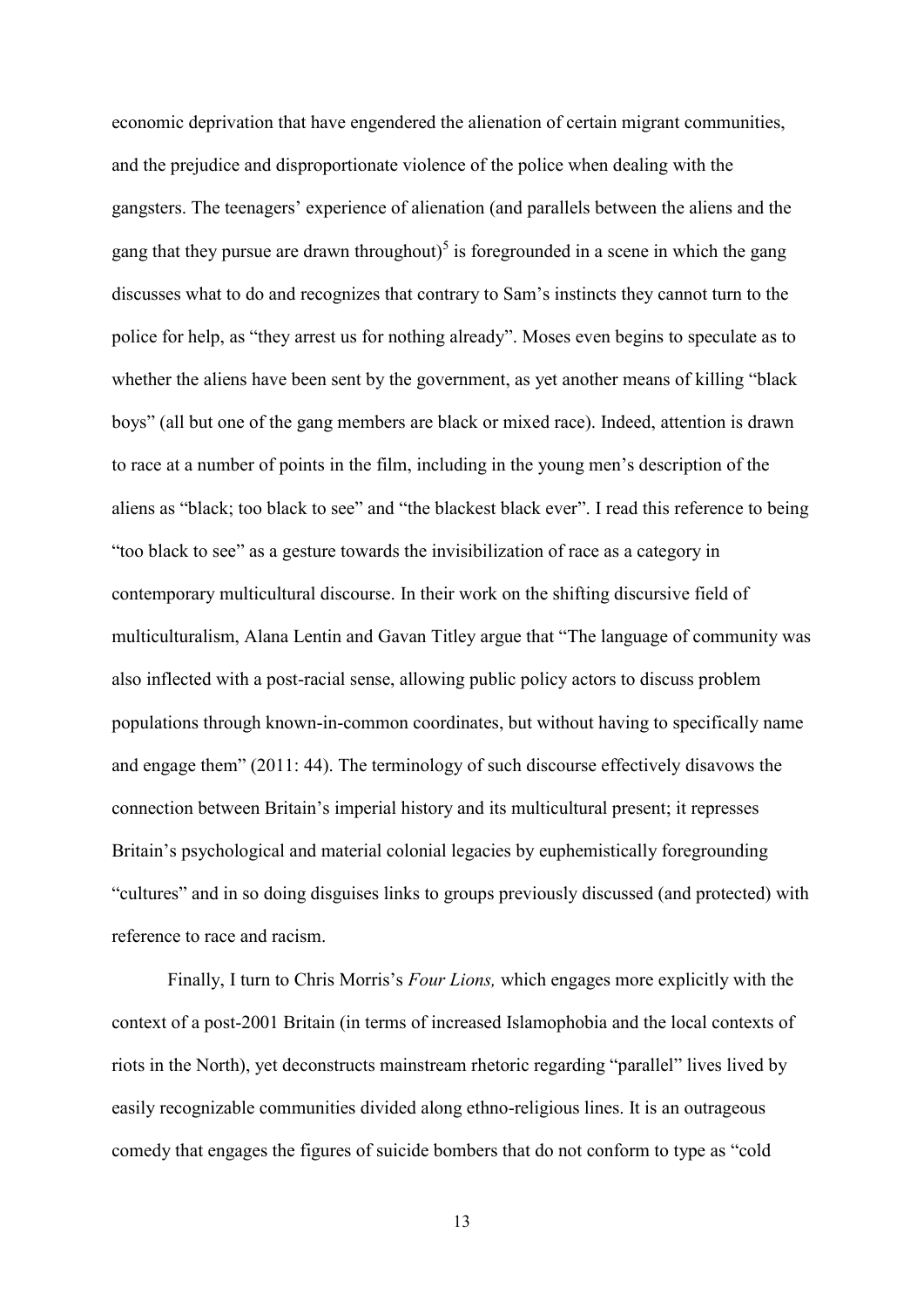reptilian killers" (Morris, quoted in Brooks, 2010) but enact their suicide mission through a series of slapstick mishaps and misunderstandings. On the surface, it actually seems less concerned than the other two films discussed with the institutional and structural causes of the alienation of the young men that it takes as subject; there is little in the way of back story to the men preparing to embark on a suicide mission, with the exception of Omar, whose home life with his wife and son — and work life as a security guard — are given some screen time. However, the backdrop to the men's lives is suggested through the documentary *Lost Boys* (2010) – made by Associate Producer Afi Khan and included in the film's extras – which gives more insight into the context and research behind the feature film. Set in Nelson, East Lancashire, the documentary investigates the lives of young British Asians daily facing the racism and nationalism of British National Party supporters that are fuelled by poverty, crime, and drug and alcohol abuse. Asked why there is so much hatred, one young man answers, "Because they want us out. They don't want to know us, they don't want to know our religion […] that's why most Asian lads just go for anyone they see." The inclusion of this documentary in the DVD extras suggests that it is intended as a partner piece to the film; although it is made by Khan rather than Morris, its content is reflective of the "years of detailed research" undertaken by Morris (see Brooks, 2010) and I therefore read it as providing the largely absent socio-political context in terms of the men's backgrounds and experiences. Concerned with a group of men largely of South Asian Muslim heritage (with the exception of a white convert named Barry), this film most clearly engages with the context of an Islamophobic post-9/11 culture in Britain in which British Muslims are constructed as internal "others", and with the rhetoric of communities that emerged following the spate of riots in northern towns during the summer of 2001.

However, I want to suggest that whilst engaging with the context out of which the discourse of "communities" and "parallel lives" emerged, the film deconstructs the notion of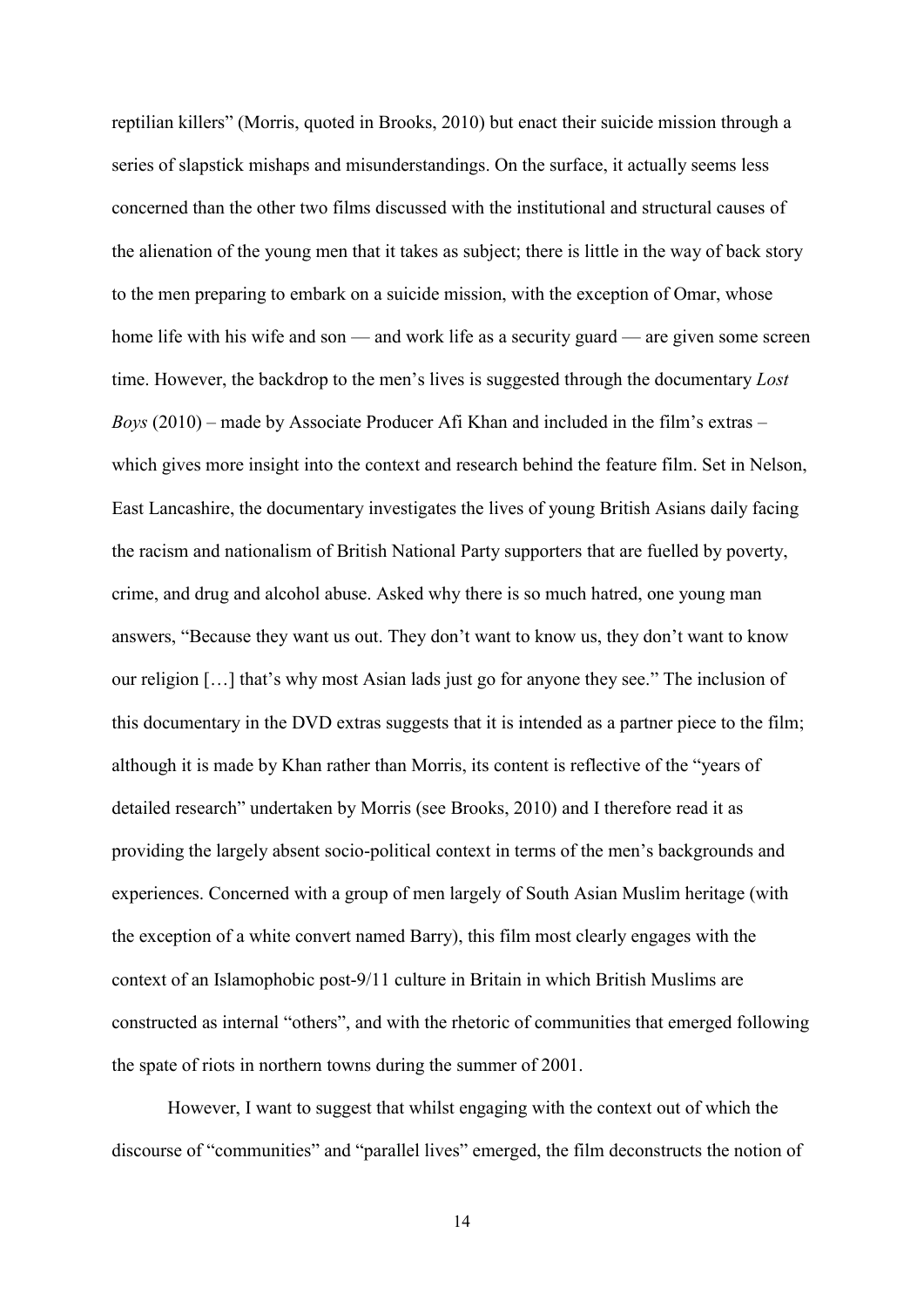community breakdown driven by ethnic or religious divisions, as groups and individuals that come into conflict are not clearly distinguished into British Asians/Muslims versus a white, non-Muslim working class. Divides between those identifying as Muslim are exposed through a constructed opposition between the values and practices of Omar and his band of would-be terrorists and his brother's more scholarly circle, who are frequently ridiculed for their peaceful and cerebral interpretation of Islam and for their poor treatment of women (whom they lock in a cupboard that brother Ahmed insists is a "small room"). The apparent incongruity of Barry's insistence that "the mosques have lost it", which engenders his desire to bomb the mosque and thereby "radicalise the moderates", also highlights schisms between those identifying as Muslim, as does Hassan's preference for a "jihad of the mind" that is promptly dismissed as a mere "gesture" by Barry in his pursuit of "action". A united opposition against (or disapprobation from) the white working-class residents is also undermined: Omar has a friendly relationship with his white co-worker Matt (who goes on to defend Omar's honour after his death); a hippy neighbour called Alice enjoys a friendly conversational relationship with the group of British Muslim men (despite being duped into thinking that they are a band); and Barry — as a white convert to Islam — destabilizes binaries discursively constructed between British Muslims and the white working class.

I read Barry's function in the film as having particular significance when it comes to foregrounding the performative nature of religious practice and a divorce between religion and cultural heritage. Though Barry is a Muslim convert and surrounded by Muslims of a South Asian heritage, he does not identify with or fetishize a South Asian culture. Unlike his friends, he cannot speak Urdu and at points he uses derogatory language to suggest his superiority to the Pakistanis that Omar and Waj plan to visit at the training camp, saying "we don't need some Paki Steptoe telling us when to go". The incongruity of the image evoked through Barry's comment is designed to undermine and dismiss the seriousness of the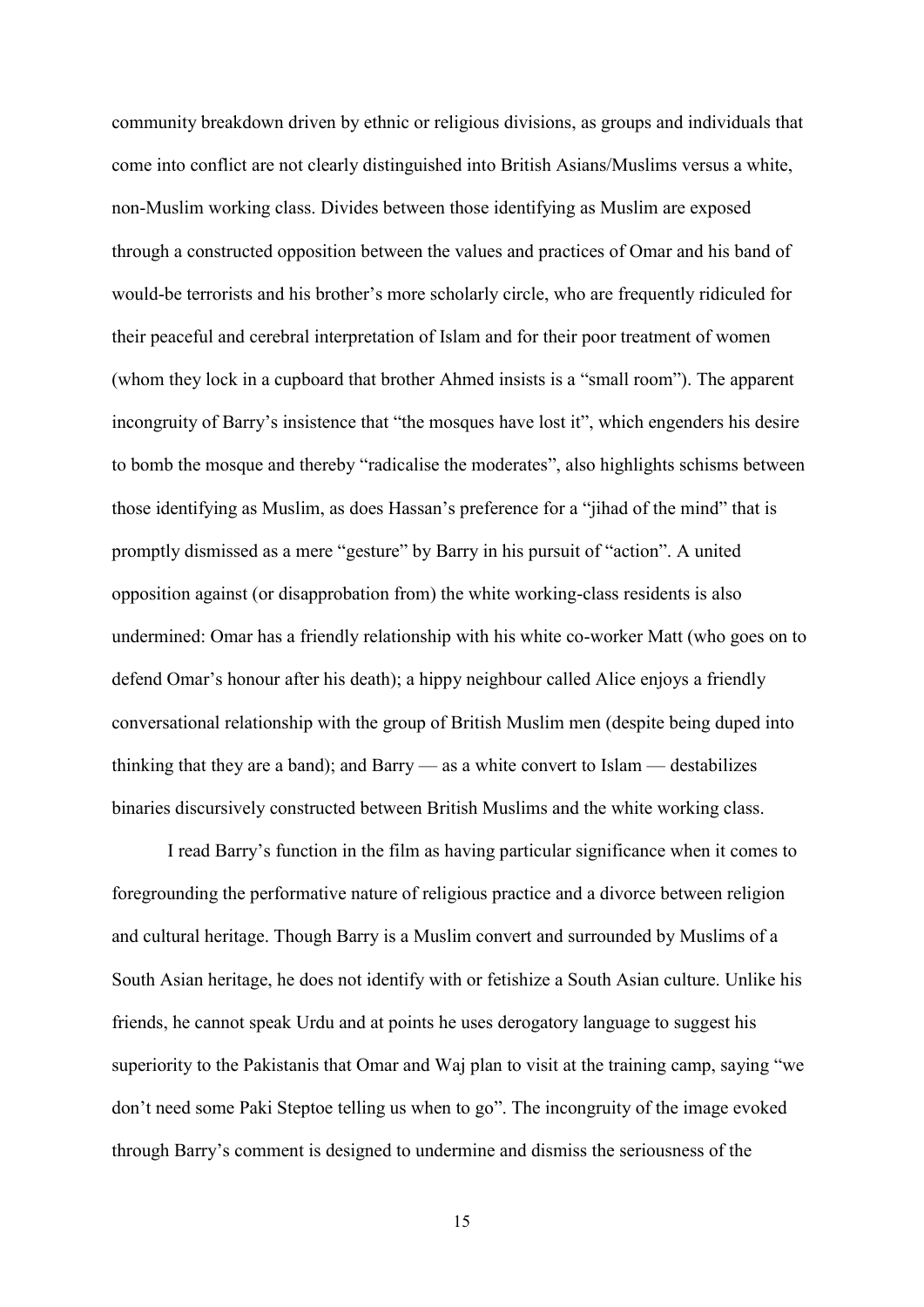Pakistanis' involvement. However, Barry's exclusion from the group in terms of a shared South Asian culture is represented as leading to his extreme performance of his religious identity and his dismissiveness of those he terms "moderate" Muslims. Barry warns: "the mosques have lost it, brother. They're full of losers and spies. These are real bad times bro. Islam is cracking up. We've got women talking back. We've got people playing stringed instruments. It's the end of days." The hyperbolic language indexes the lengths to which Barry is prepared to go to persuade the others to accept his performance of Muslim identity, and furthermore that he is "already in the Mujahideen" and the "most Al Qaeda one 'ere". Barry's Muslim identity is not seen as innate or following naturally from his cultural heritage (as is often the case in the representation of South Asian Muslims), which enables a foregrounding of identity as performative, an aspect that is reflected in other moments of the film, such as the shooting of the jihadi video, and the men's pretence to Alice that they are members of a band. This effectively serves to challenge a rhetoric that constructs communities as bearing a simplistic and essentialist relationship to cultural heritage. Furthermore, Barry's performance of a particular form of Muslimness verges on mimicry, defined as it is by the three characteristics that Bhabha identifies as necessarily accompanying acts of (colonial) mimicry: slippage (his unconventional interpretations of scripture), excess (his hyperbolic language and aggressive postures) and difference (his whiteness) (Bhabha, 2000: 86). Barry's "desire to emerge as 'authentic'" jihadi through his performative repetition of the extremist Muslim identity with which he identifies, in fact demonstrates the ambivalence of that identity, which thereby functions to "disrupt its authority" (Bhabha, 2000: 88). As such, the power and fear conventionally invoked by the character of the Muslim extremist is mocked and undermined.

Joking is used as a means of power play throughout the film, particularly in sparring matches between Omar and Barry. While Barry attempts to assert his authority in Omar's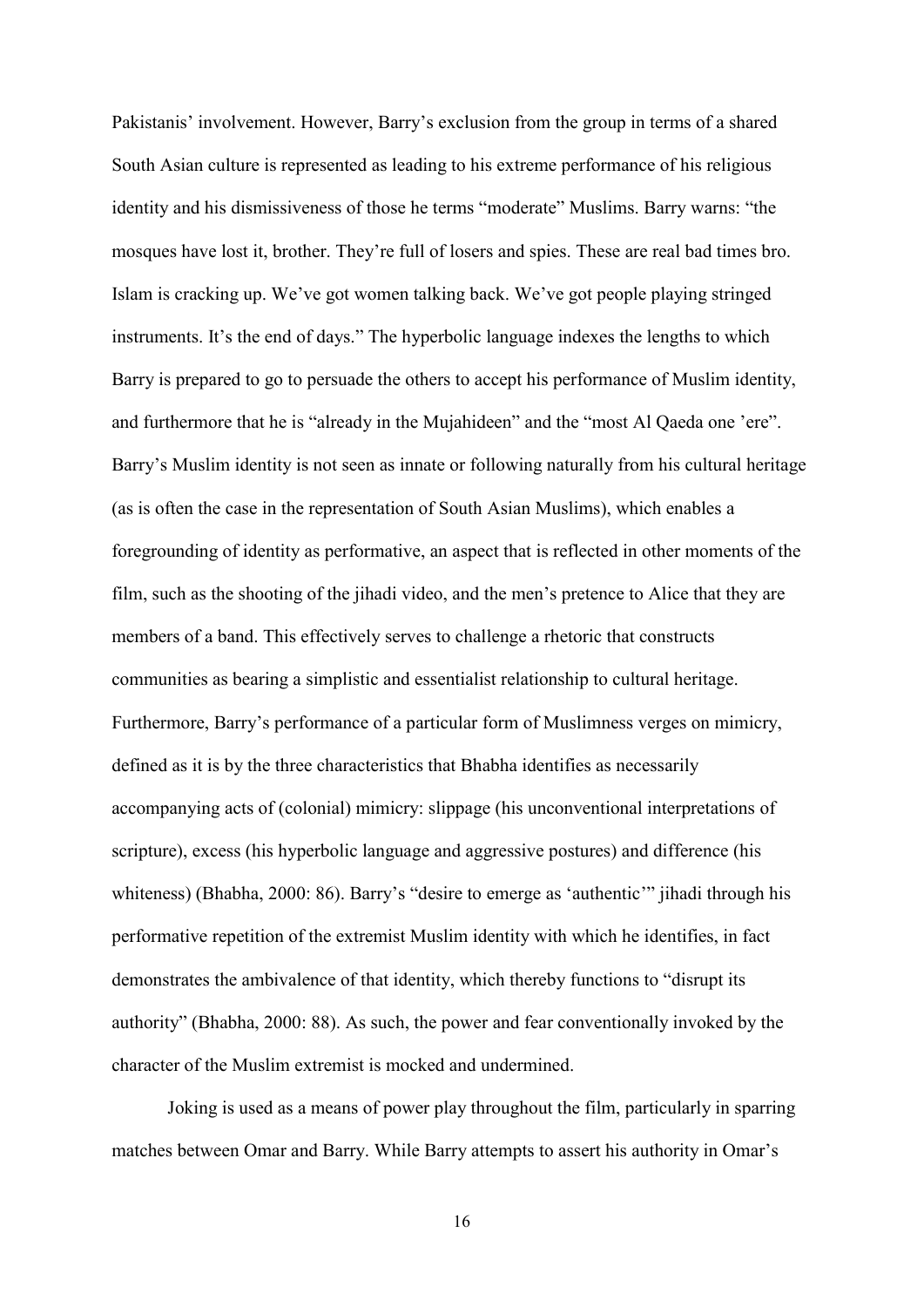absence by recruiting Hassan ("the Mal") and forcing Waj and Faisal to perform perverse acts involving their own genitalia as a means of encouraging "submission" (which is the literal translation of Islam), Omar fights back with a form of humour designed to undermine and exclude Barry. A joke delivered in Urdu that translates as "How's your Urdu then, you monkey bollock duster?" serves to exclude Barry from the community of laughter created by Waj, Faisal, and Omar in the car driving to the airport. Similarly, Omar takes Barry's extreme plans to bomb the mosque so as to radicalize the moderates as a source of ridicule, encouraging Barry to punch himself in the face as an analogy for his absurd proposition, until a nosebleed causes Omar to jibe that "there's Sufi Muslim councils coming out of your nose". Omar is, by the end, acknowledged leader of the group, having used joking as a means of empowerment and to redraw the lines of inclusion to exclude and demean Barry. As such, jokes are used to "define social categories and group boundaries incorporating some as insiders and others as outsiders, delighting some and offending others" (Gillespie, 2003: 93).

The community-building function of laughter identified by Gillespie can extend beyond the fourth wall, I would argue, to include or exclude viewers at home or in the cinema, as comedy requires the active engagement of the audience for the format to take effect. If there is no laughter (or implicit acknowledgement of the existence of humour) then the comedy fails. I suggest, therefore, that these comedies are doing important work, not only in foregrounding the aspects of multicultural reality that are frequently repressed through discursive constructions that emphasize the role of individuals and communities as opposed to structural inequalities, but by positioning audiences as active consumers of the stereotypes and representations served up to them. This positioning of audiences as active is significant as it potentially empowers viewers to challenge damaging stereotypes reiterated elsewhere. The focus on alternative constructions of community is particularly pertinent given the increasing demonization of Muslims in Britain since 2001, which has been bolstered by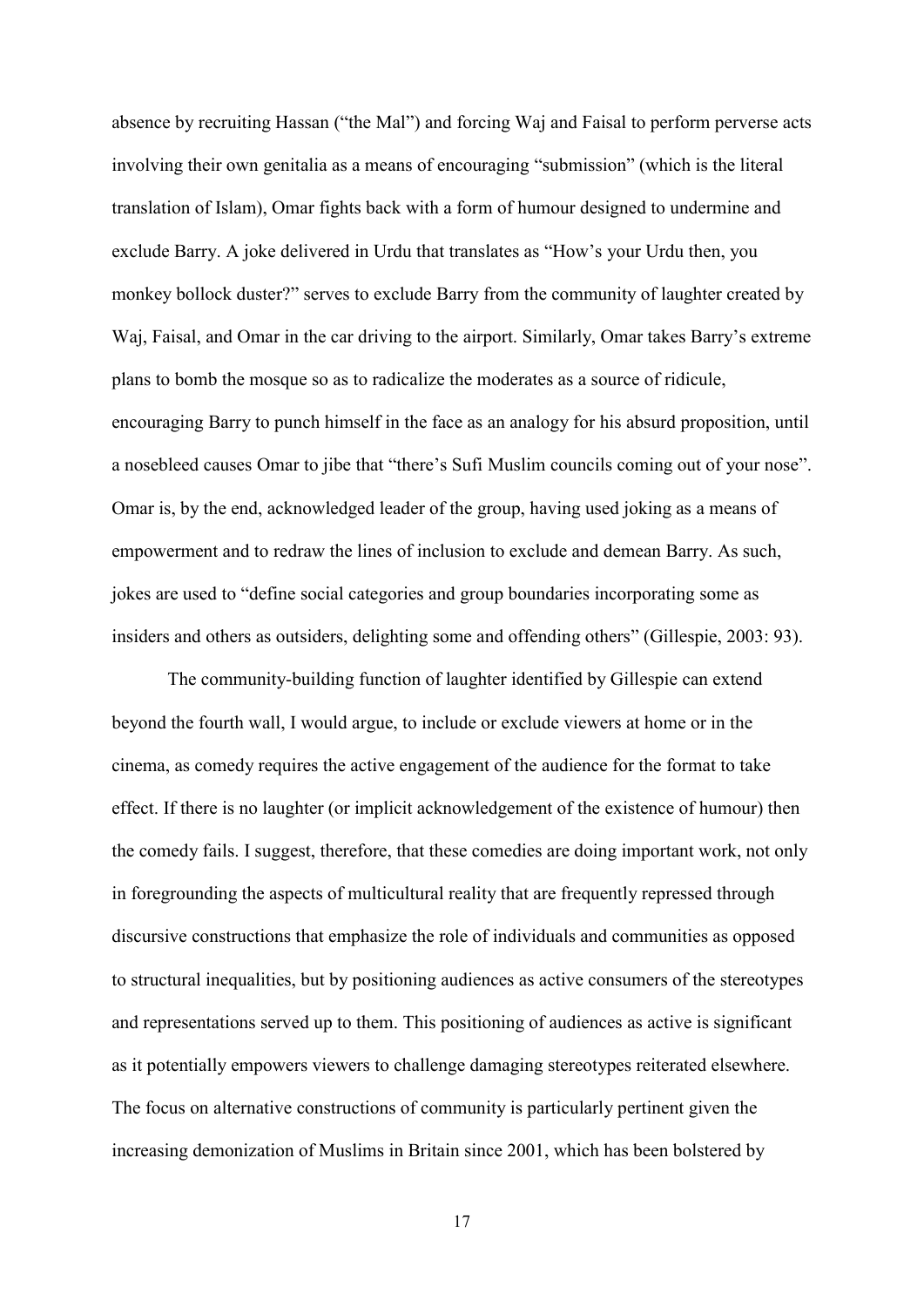media representations and political discourse. By considering the three comedies collectively, it becomes apparent that what the young men in *Four Lions* seem to find in a violent and extremist version of Islam is an apparent source of power in the face of disenfranchisement; this search for power is comparable to the performance of black masculinity by the unemployed white men in *Ali G Indahouse* or the resort to violence by the "alienated" gangs in *Attack The Block*. Drawing comparisons between these groups of men serves to remedy a focus on Muslims that has had the effect of downplaying racism and economic deprivation as factors for exclusion, which in turn risks dehistoricizing the stigmatization of migrant communities that by far predates 2001. To challenge rhetoric that problematically centres 9/11, I have therefore read these comedies not as part of a world that came into being as the planes hit the Twin Towers, but as commenting upon the elisions of multicultural discourse and a longer history of racialized disenfranchisement and alienation in Britain. I argue that this is effected in the comedies by tackling the taboo topics of race, racism, and economic hardship glossed over by multicultural discourse's negative focus on "communities".

## **References**

- Ahmed R (2015) *Writing British Muslims: Religion, Class and Multiculturalism*. Manchester: Manchester University Press.
- *Ali G Indahouse* (2002) Directed by Mark Mylod [Film]. UK: Universal Pictures StudioCanal Working Title.
- Anonymous (2005) Britain "sleepwalking to segregation". *Guardian.* Available at: <http://www.theguardian.com/world/2005/sep/19/race.socialexclusion> (accessed 21 April 2016).

Anonymous (2006) Straw's veil comments spark anger. *BBC.* Available at: [http://news.bbc.co.uk/1/hi/uk\\_politics/5410472.stm](http://news.bbc.co.uk/1/hi/uk_politics/5410472.stm) (accessed 22 April 2016).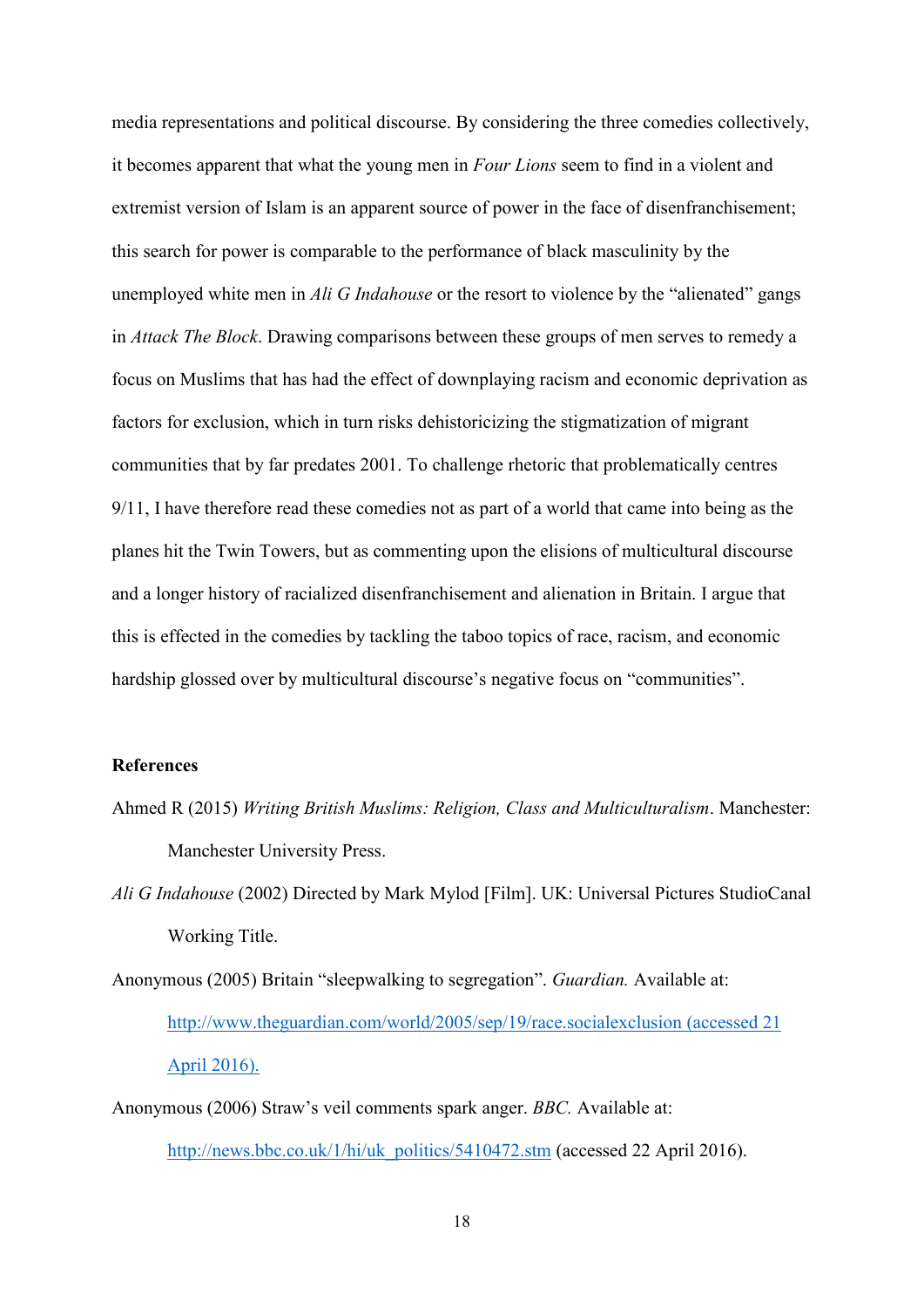*Attack The Block* (2011) Directed by Joe Cornish [Film]. UK: StudioCanal Features Film4.

Bakhtin M (1994) *Rabelais and His World* [excerpt]. In: Morris P (ed.) *The Bakhtin Reader*. Edward Arnold: London, pp. 194-244.

Bhabha H (2000) *The Location of Culture*. London: Routledge.

- Brooks X (2010) Chris Morris: "Bin Laden doesn't really do jokes." *Guardian*. 1 May. Available at: [http://www.theguardian.com/culture/2010/may/01/chris-morris-four](http://www.theguardian.com/culture/2010/may/01/chris-morris-four-lions-interview)[lions-interview](http://www.theguardian.com/culture/2010/may/01/chris-morris-four-lions-interview) (accessed 31 January 2015).
- Casciani D (2006) Q&A: 2001 northern town riots. *BBC*. 1 June. Available at: <http://news.bbc.co.uk/1/hi/uk/5032166.stm>(accessed 18 December 2014).
- Community Cohesion Review Team (2001) Community cohesion: A report of the Independent Review Team, chaired by Ted Cantle. Available at: [http://resources.cohesioninstitute.org.uk/Publications/Documents/Document/Downloa](http://resources.cohesioninstitute.org.uk/Publications/Documents/Document/DownloadDocumentsFile.aspx?recordId=96%26file=PDFversion)

[dDocumentsFile.aspx?recordId=96%26file=PDFversion](http://resources.cohesioninstitute.org.uk/Publications/Documents/Document/DownloadDocumentsFile.aspx?recordId=96%26file=PDFversion) (accessed 16 December 2014).

Dyer R (1993) *The Matter of Images: Essays on Representation*. London: Routledge.

Fishwick C and Marsh S (2016) What British Muslims really think about Channel 4's Show. *Guardian.* Available at: [http://www.theguardian.com/uk-news/2016/apr/14/what](http://www.theguardian.com/uk-news/2016/apr/14/what-british-muslims-really-think-about-channel-4s-show)[british-muslims-really-think-about-channel-4s-show](http://www.theguardian.com/uk-news/2016/apr/14/what-british-muslims-really-think-about-channel-4s-show) (accessed 15 April 2016).

*Four Lions* (2010) Directed by Chris Morris [Film]. UK: Film4.

- Gillespie M (2003) From comic Asians to Asian comics: *Goodness Gracious Me*, British television comedy and representations of ethnicity. In: Scriven M and Roberts E (eds) *Group Identities on French and British Television*. New York: Berghahn, pp. 93-107.
- Howitt D and Owusu-Bempah K (2009) Race and ethnicity in popular humour. In: Lockyer S and Pickering M (eds) *Beyond a Joke: The Limits of Humour*. Basingstoke: Palgrave Macmillan, pp. 47-64.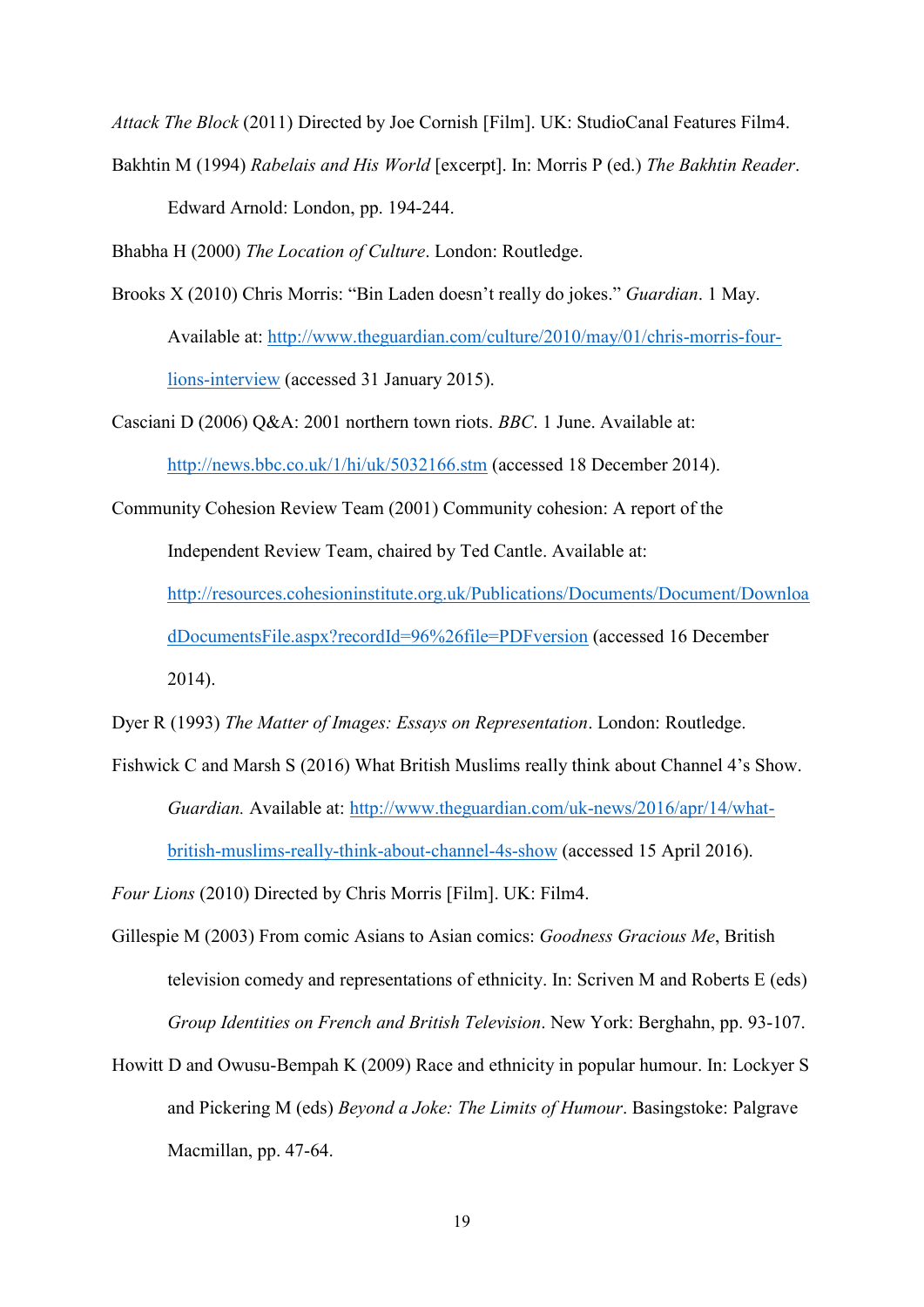- Ilott S (2015) *New Postcolonial British Genres: Shifting the Boundaries*. Basingstoke: Palgrave Macmillan.
- Jones H (2013) *Negotiating Cohesion: Uncomfortable Positions in Local Government.*  Bristol: Policy Press.
- Lentin A and Titley G (2011) *The Crises of Mulitculturalism: Racism in a Neoliberal Age*. London: Zed Books.
- Morey P and Yaqin A (2011) *Framing Muslims: Stereotyping and Representation after 9/11.*  Cambridge, MA: Harvard University Press.
- Pearson A (2014) Rotherham: In the face of such evil who is the racist now? *Telegraph.*  Available at: [http://www.telegraph.co.uk/news/uknews/crime/11059138/Rotherham-](http://www.telegraph.co.uk/news/uknews/crime/11059138/Rotherham-In-the-face-of-such-evil-who-is-the-racist-now.html)[In-the-face-of-such-evil-who-is-the-racist-now.html](http://www.telegraph.co.uk/news/uknews/crime/11059138/Rotherham-In-the-face-of-such-evil-who-is-the-racist-now.html) (accessed 21 April 2016).
- Purdie S (1993) *Comedy: The Mastery of Discourse*. Hemel Hempstead: Harvester Wheatsheaf.
- Stott A (2005) *Comedy*. Oxon: Routledge.

 $\overline{a}$ 

- Watt N (2016) Sadiq Khan says there is "question to be asked" about use of hijabs in London. *Guardian.* Available at: [http://www.theguardian.com/politics/2016/apr/14/sadiq-khan](http://www.theguardian.com/politics/2016/apr/14/sadiq-khan-question-to-be-asked-about-hijabs-veils-london)[question-to-be-asked-about-hijabs-veils-london](http://www.theguardian.com/politics/2016/apr/14/sadiq-khan-question-to-be-asked-about-hijabs-veils-london) (accessed 19 April 2016).
- Younge G (2000) Is it cos I is black? *Guardian*. 12 January. Available at:

<http://www.theguardian.com/world/2000/jan/12/race> (accessed 18 December 2014).

<sup>&</sup>lt;sup>1</sup> For more on the conventions of "framing" Muslims in contemporary media, see Peter Morey and Amina Yaqin's excellent *Framing Muslims: Stereotyping and Representation after 9/11* (2011).